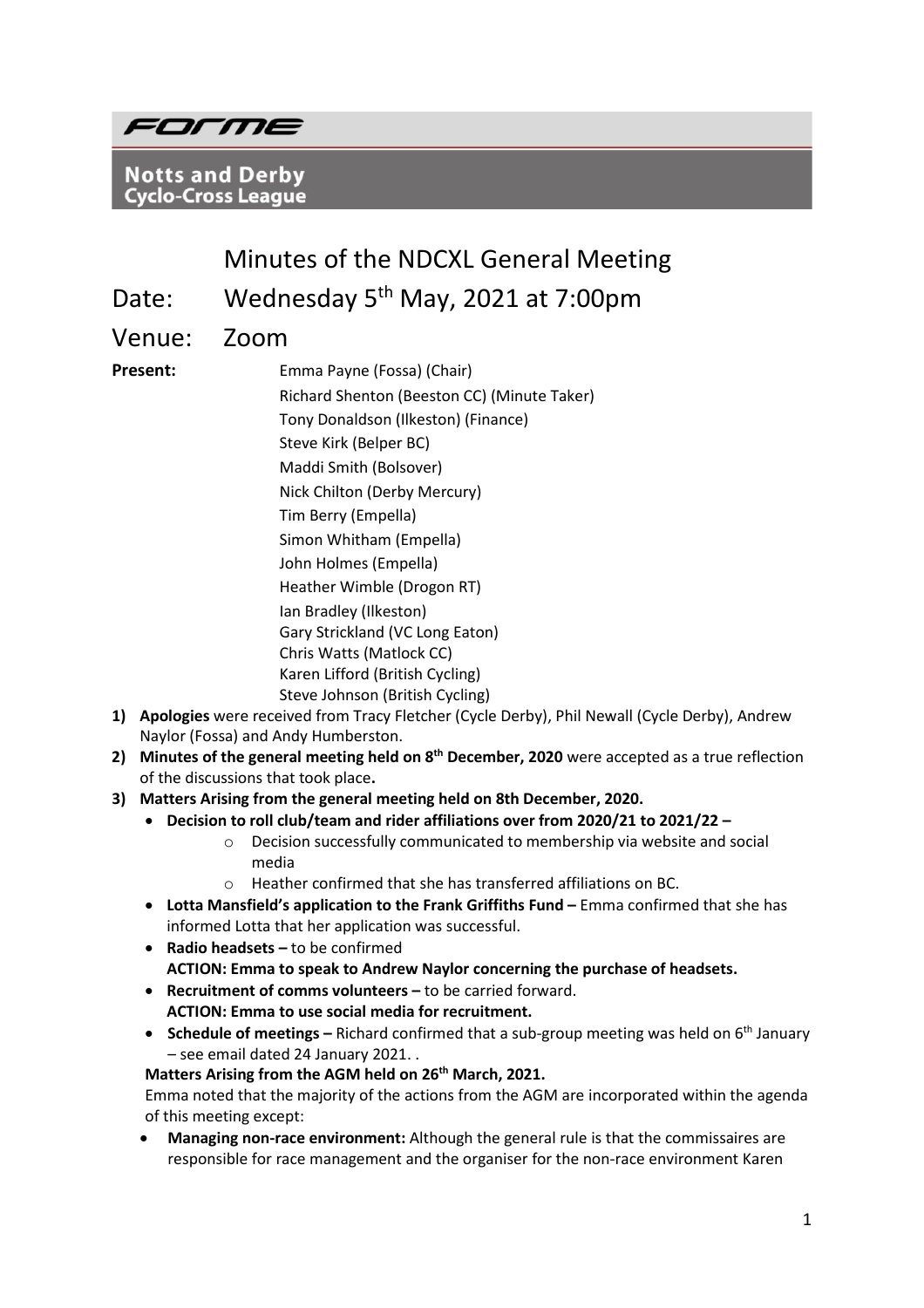stated that it is dependent on circumstances. Emma noted that the organiser manual should be adjusted accordingly.

### **ACTION: Organiser manual to be adjusted to reflect commissaire/organiser responsibilities.**

### **4) Working group – Entry fees and race prizes**

Richard referred to the notes taken during the working group's meeting on 28<sup>th</sup> April (see attached), providing a summary of the conversations that took place and noting that the reference to £100 in item 6 should read £500. He went on to explain that the group recommended that while the League's current business model requires adjustment and the wider membership should be involved in that work any changes should be postponed until the 2022/23 season. In addition, it recommended that the NDCXL should replicate the financial support it offered to organisers for the 2020/21 season.

There was some concern about the ability of the NDCXL to provide the necessary financial support for a full season. Tony stated that it will cost the League approximately £3,000 to cover the costs involved in 10 events. With a current balance of £12,000 the League can comfortably support organisers for the upcoming season.

Emma asked if the season's event should be run using the COVID-19 or non-COVID-19 race schedule. She stressed the importance of not having a third option and the decision would need to be made before event entry goes live on the BC system.

Steve Johnson stated that BC is unable to predict what will happen over the winter. The Government is to review COVID-19 restrictions on June 21 $st$ . BC will subsequently review its guidance and communicate any decisions as soon after 21<sup>st</sup> June as possible.

Nick asked if levies would be fixed if NDCXL is financially supporting events. He also pointed out that there is the potential for inequalities if some events lose money and others make money. It was agreed that this needs to be considered further.

It was agreed that:

- The League will underwrite the 2021 -2022 season.
- Any changes to the entry fee and prize structures will be postponed until the 2022 2023 season.
- A decision about how the League can fairly support events across the season needs to be made.
- A decision about the type of event day race structure needs to be made.

## **ACTION: Sub-group to meet to on 19th May to discuss these issues.**

## **5) Code of Conduct**

Following a decision at the AGM to incorporate the League's Code of Conduct within the League's rules it was agreed that the content of the code should be reviewed. Since the AGM Richard has been in touch with BC Compliance who identified two areas of concern:

- Riders developing a clear disciplinary process
- Spectators difficulty of introducing sanctions for unacceptable behaviour

Karen noted that the BC code of conduct has been updated to include non-competing BC members and, to a limited extent, non-members. Both can be disciplined through BC's normal channels.

It was agreed that the League should draw on the support available through BC. Richard to speak further to BC about how best to achieve this.

## **ACTION: Richard to obtain further information from BC Compliance**

## **6) Auditors**

Tony reported that BC's regional treasurer, Simon Cocker, has offered to audit the League's 2020 – 2021 accounts. Details to be confirmed.

**ACTION: Tony to report back.**